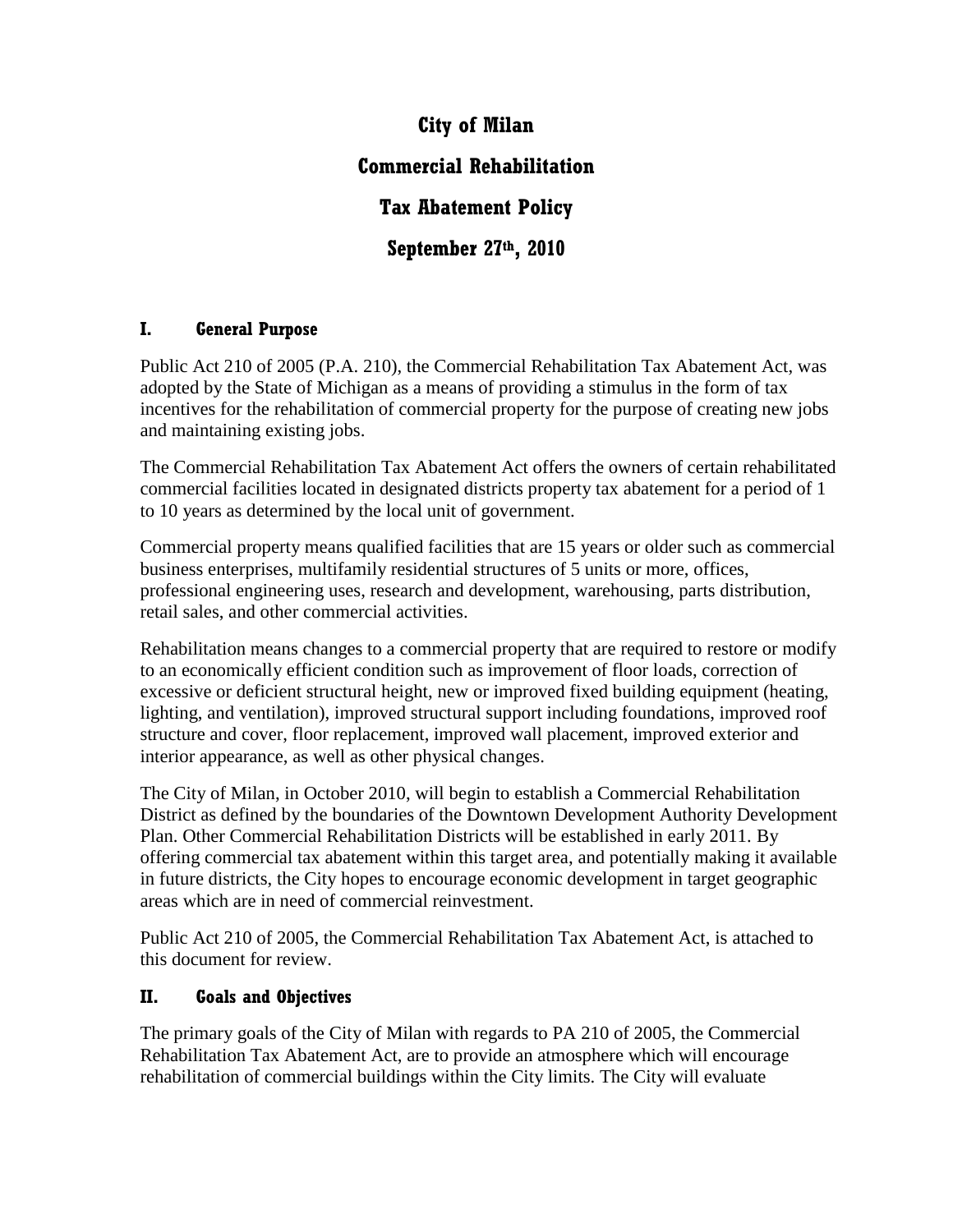applications for commercial tax abatement under PA 210 in view of the following goals and objectives:

- 1. The proposed rehabilitation project will expand the City's commercial tax base and represents a significant reinvestment in the commercial structure.
- 2. The proposed rehabilitation project will provide a beneficial public purpose through the retention of existing commercial jobs and/or the creation of new commercial jobs within the community.
- 3. The proposed rehabilitation project will provide economic stimulus to other private sector investment within the target area.
- 4. The proposed rehabilitation project will encourage and implement innovative energy and environmental design techniques.

#### **III. Commercial Rehabilitation Tax Abatement Ad-Hoc Committee**

A Commercial Rehabilitation Tax Abatement Ad-Hoc Committee will be established to assist in evaluating all tax abatement applications for the impact the proposed project will have on the City's economic base and to recommend to the City Council the specific number of years for which the abatement should be granted (maximum ten years).

The Commercial Rehabilitation Tax Abatement Ad-Hoc Committee shall consist of the City Administrator, City Building/Zoning Official, City Assessor, a City Councilmember appointed by the Mayor and approved by the City Council, and a resident of the City representing the business community who shall also be appointed by the Mayor and approved by the City Council. All members of the committee shall be subject to the City Ethics Ordinance to avoid any conflict of interest when reviewing or making recommendations on potential applications.

If the criteria listed under the Applicant Guidelines are met, and a Commercial Rehabilitation District has been previously established, the Commercial Rehabilitation Tax Abatement Ad-Hoc Committee will consider the application and recommend to the City Council if an exemption certificate should be granted and the term of that abatement. If a Commercial Rehabilitation District has not been established, the Commercial Rehabilitation Tax Abatement Ad-Hoc Committee shall make a recommendation to the City Council on the advantages and/or disadvantages of establishing such a district based on the Goals and Objectives outlined in pat II of the policy.

Real property may be granted an abatement not to exceed ten years. The length of the abatement shall be based on the results of the evaluation and scoring system described in Appendix A and the general principles of this policy.

The City Council reserves the right to reject any and all applications or to increase or decrease the abatements beyond that recommended by the Committee if compelling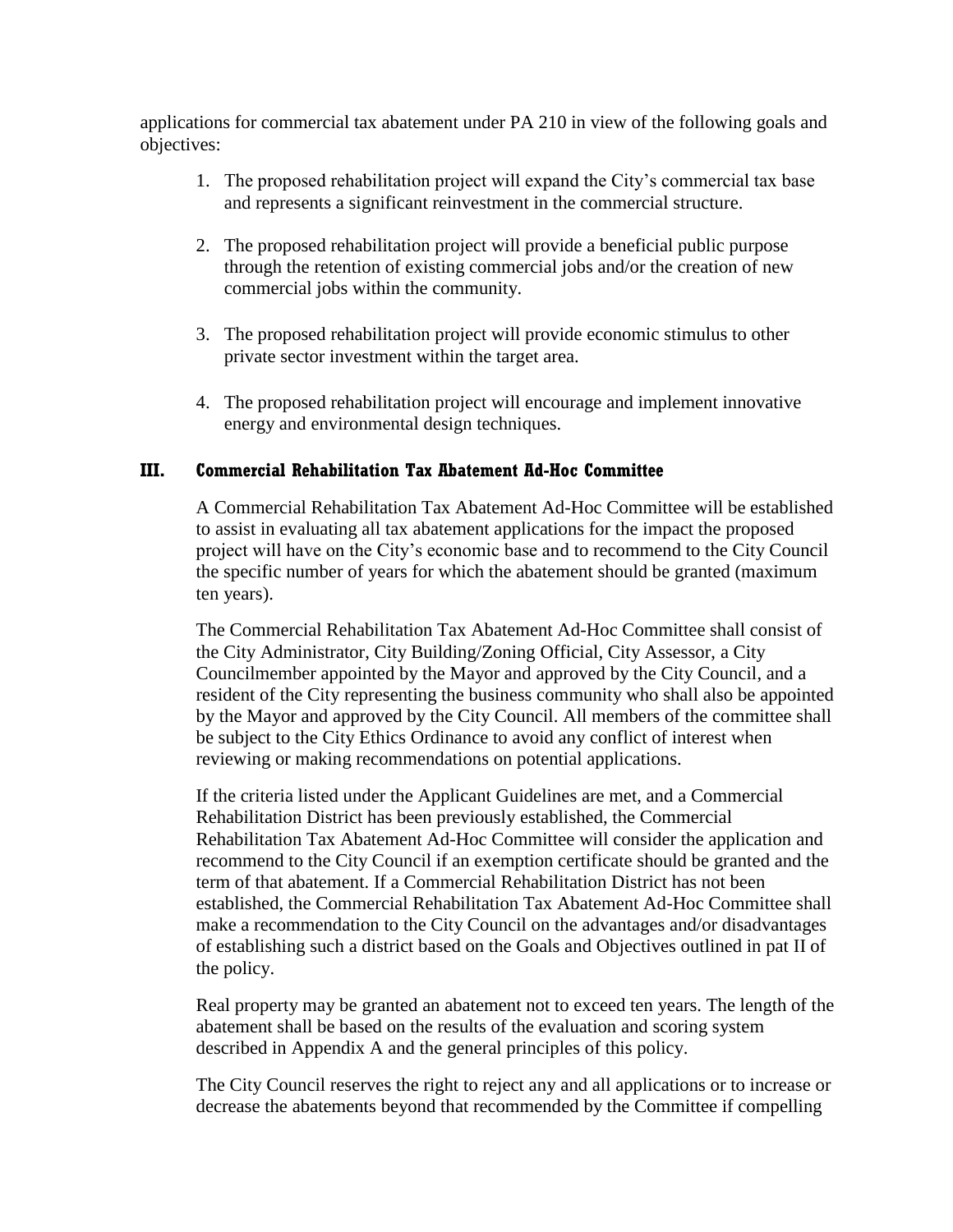circumstances arise beyond the scope of a typical tax abatement application. Final approval of the Commercial Rehabilitation Exemption Certificate is granted by the State of Michigan Tax Commission.

### **IV. Applicant Guidelines**

The applicant shall comply with the following criteria at the time of application for commercial rehabilitation tax abatement district or after approval of a commercial rehabilitation exemption certificate:

- 1. The applicant has filed a complete application document which meets the requirements of P.A. 210, meets all current financial obligations to the City, is in compliance with all applicable federal, state, and City codes, and has no pending litigation against the City, including appeals to the Michigan Tax Tribunal.
- 2. The value of the eligible commercial rehabilitation project is \$50,000 or more. This rehabilitation amount may be estimated at the time of application, but must be verified at the time the values of all City building permits have been calculated.
- 3. The applicant is willing to execute an Abatement Agreement with the City which shall, at a minimum, include the following:
	- i. That the exemption certificate may be revoked or reduced if the applicant has not substantially compiled with the conditions of the abatement with respect to the items described in the application and within the time frame provided.
	- ii. In the event that the applicant ceases operation, so that it is no longer employing people and producing goods and no successor employer is providing employment during the term of the abatement then, if less than two years has transpired since the approval of the exemption certificate by the State Tax Commission, 100% of the tax abatement from the local unit shall be repaid by the applicant; if between two and four years has transpired since approval of the exemption certificate by the State Tax Commission, 50% of the tax abatement from the local unit shall be repaid by the applicant; if more than four years have transpired since approval of the exemption certificate by the State Tax Commission, then no funds shall be repayable, however, the exemption certificate may be revoked for any remaining term.
- 4. The applicant agrees to provide City staff with information on its project investment and number of employees as required by the City during the term of the abatement.
- 5. The applicant states in writing that the rehabilitation of the qualified facility would not be undertaken without applicant's receipt of the exemption certificate.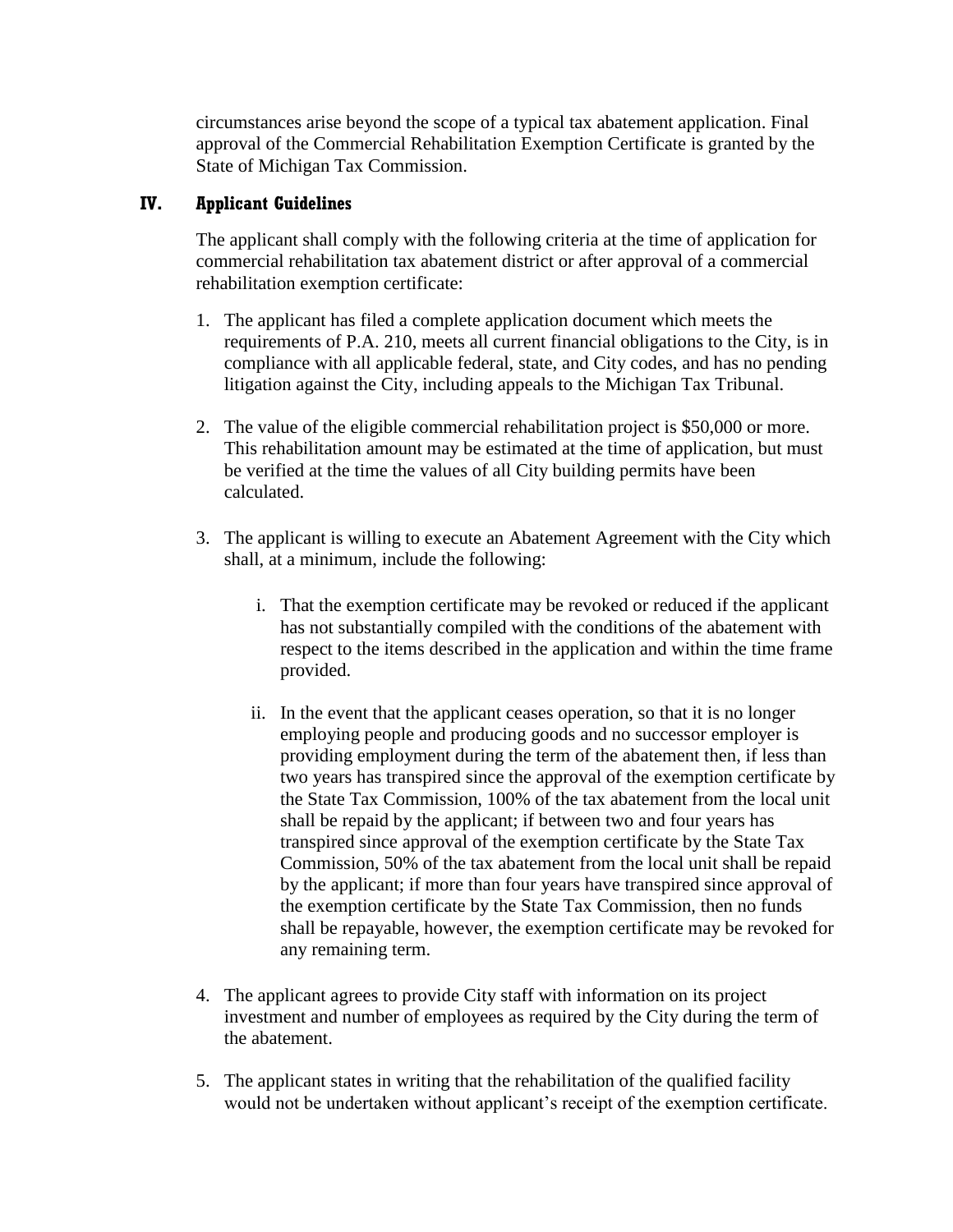## **V. City Guidelines**

- 1. If the completed application is not located within an established Commercial Rehabilitation District, the application shall be submitted to the Commercial Rehabilitation Tax Abatement Ad-Hoc Committee for a recommendation to the City Council on the potential of creating a district based on the Goals and Objectives of this policy. The establishment of a Commercial Rehabilitation District shall follow the requirements of P.A. 210 of 2005.
- 2. All completed applications for the approval of an exemption certificate or the transfer of an existing certificate located within an existing Commercial Rehabilitation District shall be submitted to the Commercial Rehabilitation Tax Abatement Ad-Hoc Committee for review and recommendation to the City Council.
- 3. A public hearing on an application for an exemption certificate will be scheduled and legal notices will be published by the City Council as required by P.A. 210 of 2005. The applicant will be notified of the dates of the hearings by mail.
- 4. Final approval of a district and/or exemption certificate issuances shall be decided by the City Council based on the recommendation from the Commercial Rehabilitation Tax Abatement Ad-Hoc Committee. The City Council will determine the abatement term length for all exemption certificates.
- 5. All exemption certificates granted by the City of Milan shall be subject to compliance reviews. If the City has reason to believe that the applicant has not been, or is no longer in compliance with the provisions stated in the application it shall conduct a compliance review. A mandatory compliance review will be held at the mid-point of the tax abatement term.
- 6. The chief executive officer, or a duly authorized employee, of the company receiving the exemption certificate shall be required to annually file with the City a notarized statement that the company is in compliance with their application and, if not, a statement of the company's intended actions to come into compliance. The statement shall be filed with the City Clerk/Treasurer by December  $31<sup>st</sup>$  of each year.
- 7. In the event the applicant has not substantially complied with the application, with respect to the items described in the application, and within the time frames provided in the application, the abatement previously approved may be revoked or the term reduced by the City Council based on recommendation from the Commercial Rehabilitation Tax Abatement Ad-Hoc Committee.
- 8. The City Council, based on a recommendation from the Commercial Rehabilitation Tax Abatement Ad-Hoc Committee, may extend the term of the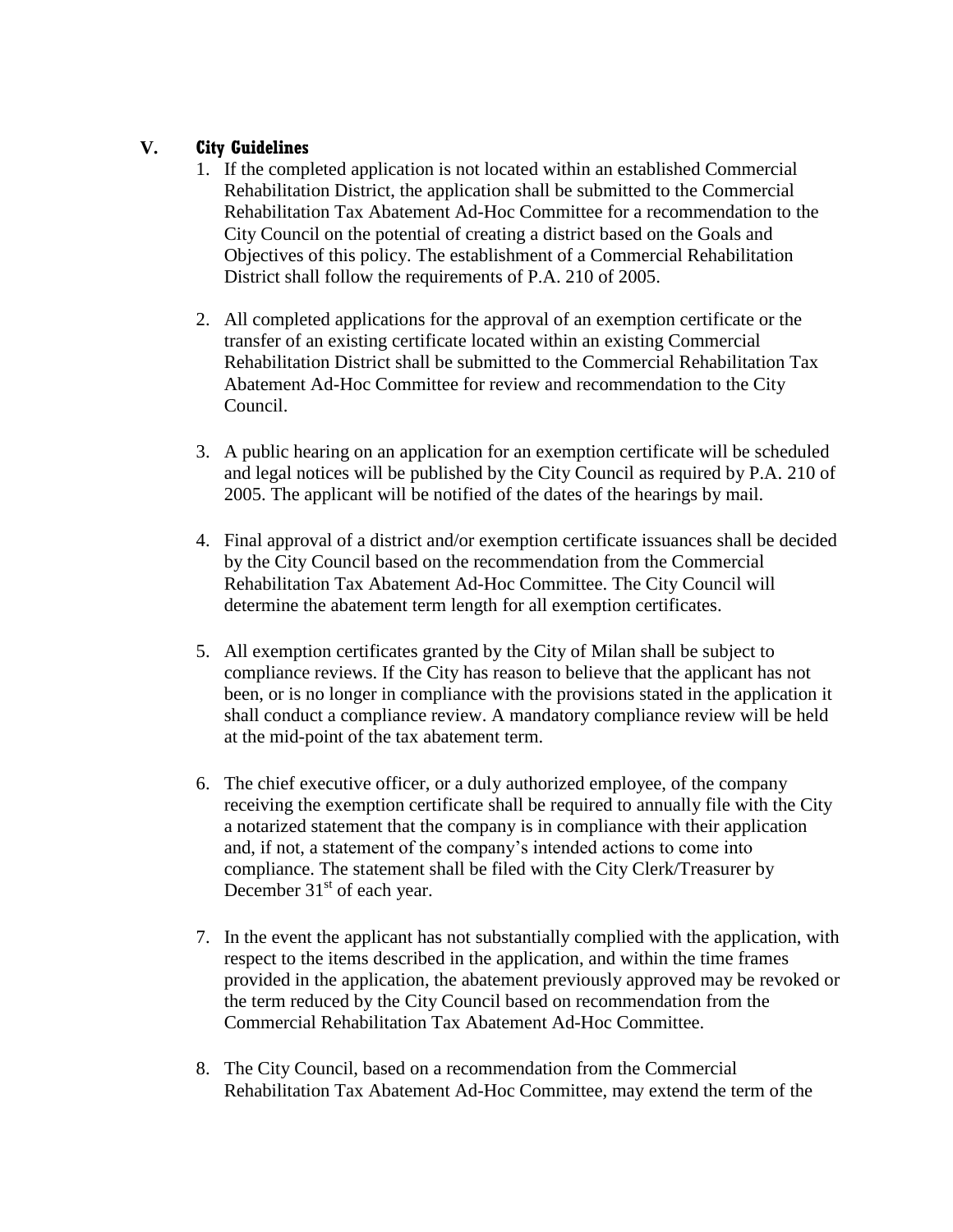exemption certificate if the original approval was less than the maximum 10 year period. The review process for extension shall follow the requirements of P.A. 210 of 2005.

9. A commercial rehabilitation exemption certificate may be transferred and assigned to a new owner by the City Council based on a recommendation from the Commercial Rehabilitation Tax Abatement Ad-Hoc Committee.

#### **VI. Application Fees**

The initial filing fee of \$200 includes processing both the Application for Establishment of a Commercial Rehabilitation District and exemption certificate application. This fee shall be due and payable upon filing of the initial application. If a District has already been established and a subsequent application is being filed for a tax abatement exemption certificate, a \$150 filing fee must accompany the application when filed.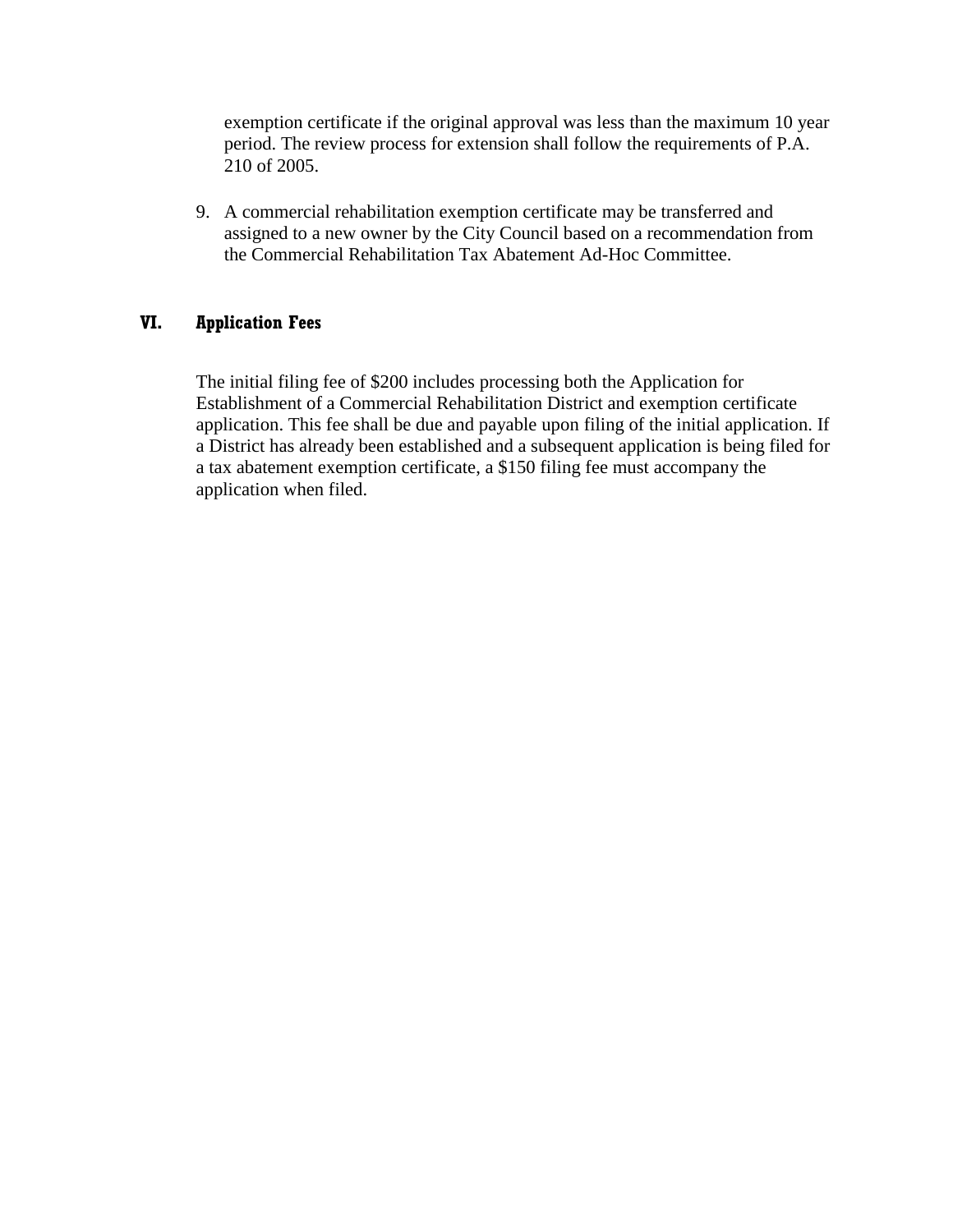# **Appendix A – Application Review and Ranking System**

The Commercial Rehabilitation Tax Abatement Ad-Hoc Committee shall use the following evaluation and ranking system and the Commercial Rehabilitation Tax Abatement Policy to make recommendations to the City Council regarding the issuance of a commercial rehabilitation exemption certificate and the term for such an abatement.

# **A. Application Review Criteria**

Before ranking the exemption certificate application and determining the term for such an abatement, the Committee shall determine if the application complies with the following requirements as outlined in P.A. 210 of 2005.

- 1. The commencement of the rehabilitation did not occur earlier than 6 months before the filing of the commercial rehabilitation exemption certificate application..
- 2. The proposed rehabilitation meets the definition of a qualified facility under P.A. 210 of 2005, and is located within a commercial rehabilitation district.
- 3. Completion of the proposed rehabilitation can be reasonably expected to increase commercial activity, create employment, retain employment, prevent a loss of employment, revitalize urban areas, or increase the number of residents within the area.
- 4. The applicant has provided a statement in writing that the proposed rehabilitation would not be undertaken without approval of the exemption certificate.
- 5. The applicant is not delinquent in the payment of any taxes related to the qualified facility.

# **B. Application Ranking Criteria**

If, in the opinion of the Commercial Rehabilitation Tax Abatement Ad-Hoc Committee, the application complies with Part A, the following criteria will be utilized to determine the term of the proposed commercial rehabilitation exemption certificate.

| 1. Project Location              |           |  |
|----------------------------------|-----------|--|
| <b>DDA</b> Development District  | 10 Points |  |
| <b>Other Commercial District</b> | 5 Points  |  |

**2. Job Retention**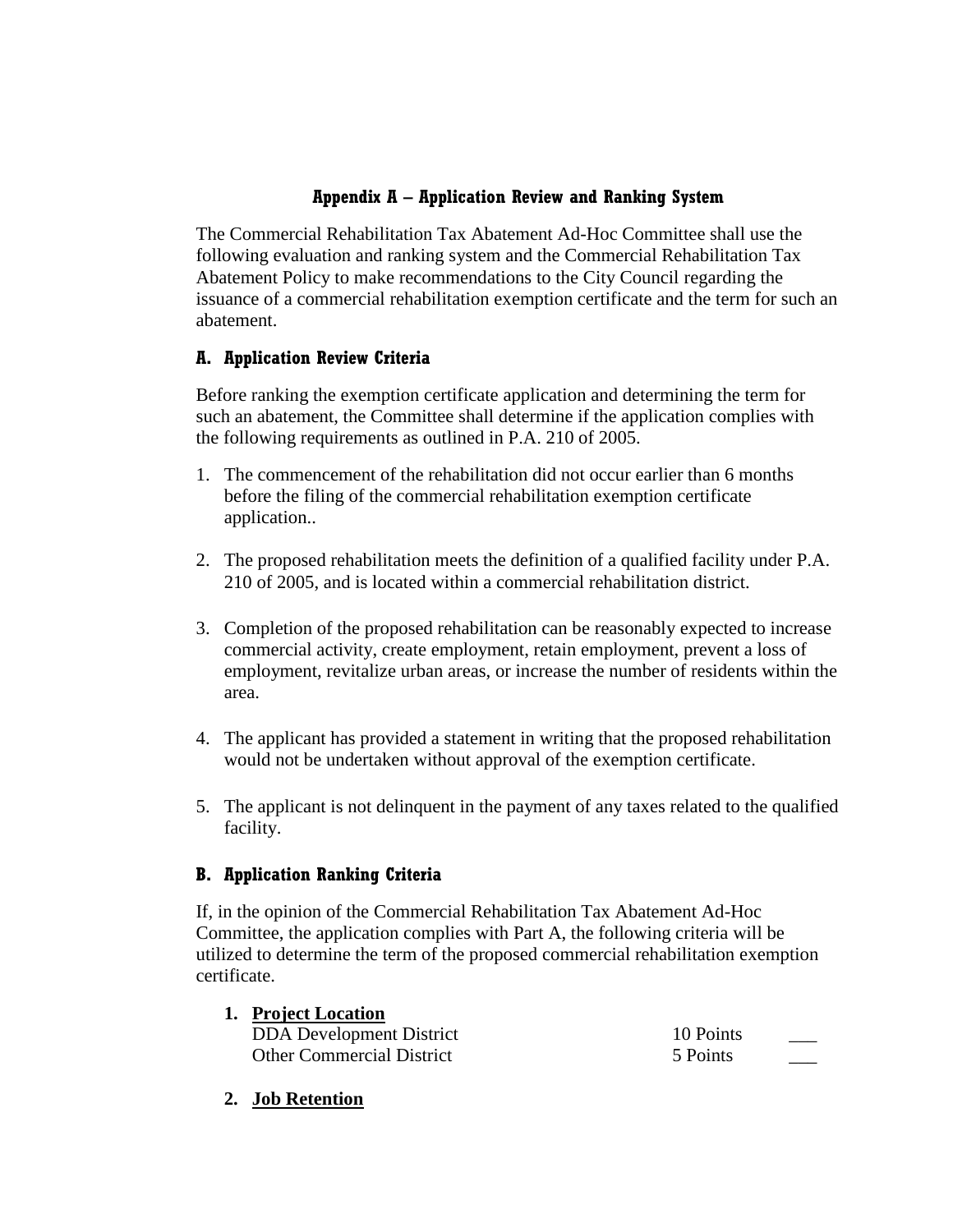| $1-5$ Jobs         | 5 points          |  |
|--------------------|-------------------|--|
| $6-10$ Jobs        | 10 points<br>$ -$ |  |
| $11+$ <b>J</b> obs | 15 points         |  |

#### **3. New Jobs Created**

Five (5) points per new full time job created as a result of the commercial rehabilitation activity. No maximum limit on the total number of points for this category, since it is considered a major incentive for new full time job creation.

Full time jobs are defined as forty (40) hours per week. New jobs in the less then forty (40) hour per week range may be added together to create full time equivalent (FTE) jobs.

|                                                   | New Job Points |  |
|---------------------------------------------------|----------------|--|
| 4. Project Value (eligible costs based on Policy) |                |  |
| $$50,000 - $74,999$                               | 15 Points      |  |
| \$75,000 - \$99,999                               | 25 Points      |  |
| $$100,000 - $149,000$                             | 35 Points      |  |
| $$150,000 +$                                      | 45 Points      |  |

| 5. Leadership In Energy and Environmental Design (LEEDS) |           |  |
|----------------------------------------------------------|-----------|--|
| <b>Basic Certified Level</b>                             | 5 Points  |  |
| Silver Level                                             | 15 Points |  |
| Gold Level                                               | 25 Points |  |
| Platinum Level                                           | 35 Points |  |

#### **6. Bonus Provisions at the Discretion of the Committee**

Based on information submitted by the applicant at the time of the original application, the Committee may add an additional 1-25 points based on the relationship of the proposed rehabilitation project to the public policy initiatives identified below. At the discretion of the Committee, other public policy initiatives may be considered.

- *a.* Project has significant *regional* economic impact.
- *b.* Project emphasizes emerging business and/or technology
- *c.* Project offers unique environmental impacts other than LEEDS
- *d.* Project has jobs with health care benefits to employees

Bonus Points \_\_\_\_\_

*Total Points \_\_\_\_\_\_\_*